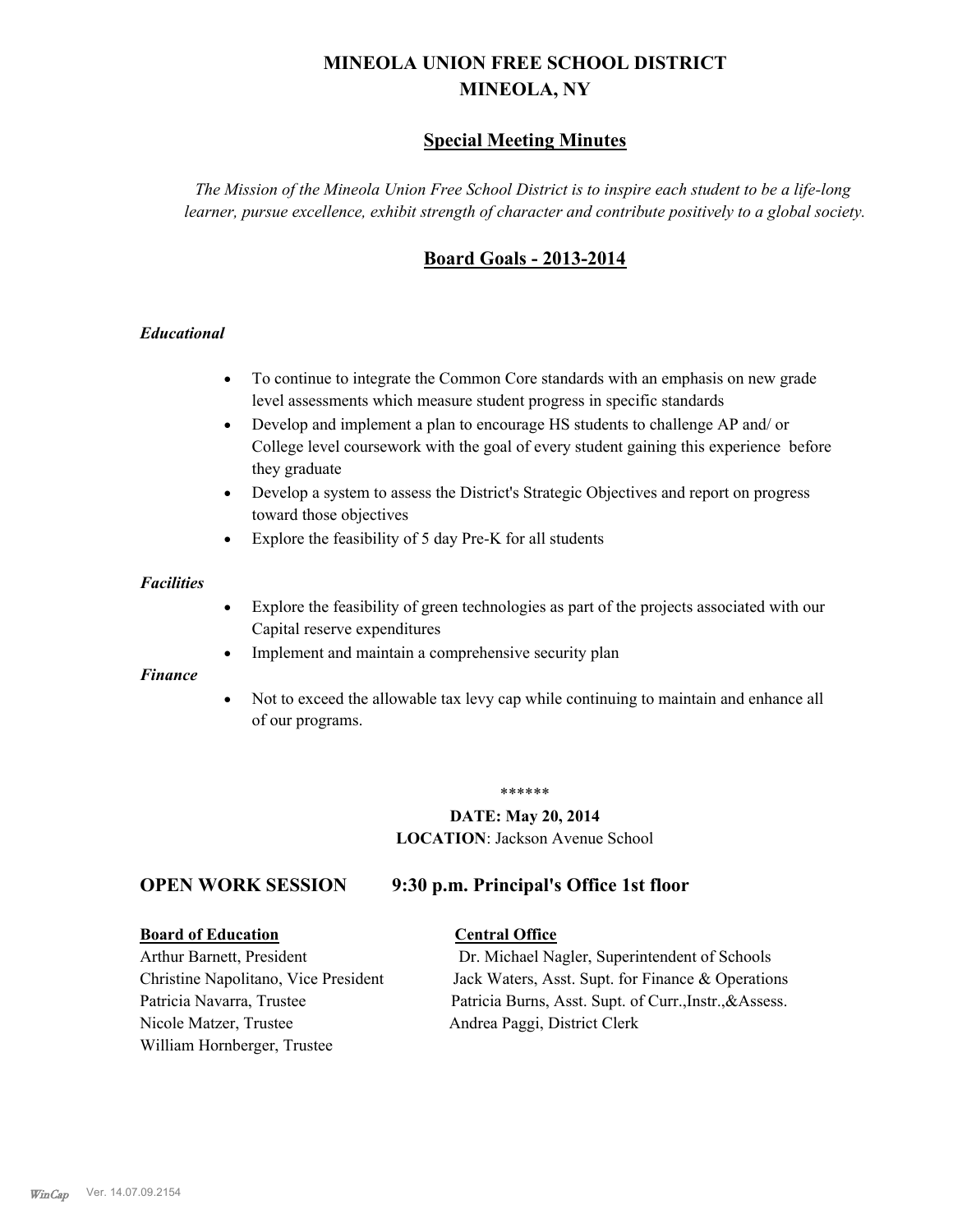#### **A. Call to Order - 9:30pm**

# **B. New Business**

### **1. Acceptance of Special District Meeting Results**

- a. **RESOLUTION # 70 BE IT RESOLVED** that the Mineola Board of Education accepts the results of the May 20, 2014 Annual Election and Budget Vote as follows:
- **Motion:** William Hornberger **Second:** Patricia Navarra
- Yes: William Hornberger **No:** None Nicole Matzer Patricia Navarra Christine Napolitano Arthur Barnett

**Passed:** Yes

### **Annual Election and Budget Results**

#### **Proposition #1-** Budget

Jackson Avenue:

| Machine: Yes: 424 |          | No: 193  |
|-------------------|----------|----------|
| Absentee: Yes: 21 |          | No: $12$ |
| Total:            | Yes: 445 | No: 205  |

#### Meadow Drive:

| Machine: Yes: 309 |            | No: $106$ |
|-------------------|------------|-----------|
| Absentee: Yes: 6  |            | No: 17    |
| Total:            | Yes: $315$ | No: 123   |

# **Proposition 1: Passed: Yes 760 to No 328**

#### **Candidates**

Jackson Avenue:

1A. Ballantyne-Mannion, Margaret

Machine: 411 Absentee: 33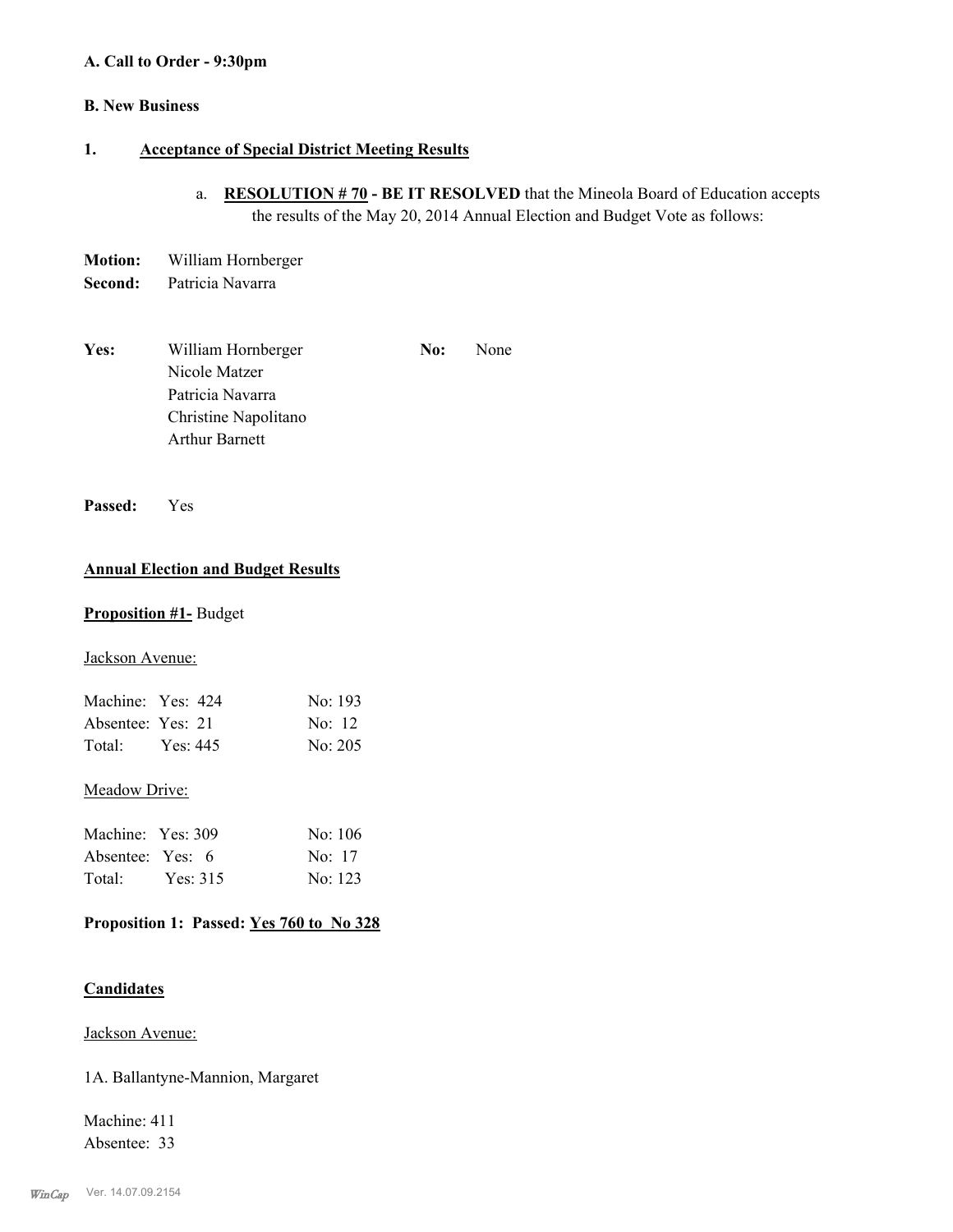Total: 444

1B. Matzer, Nicole

Machine: 431 Absentee: 31 Total: 462

Meadow Drive:

1A. Ballantyne-Mannion, Margaret

Machine: 297 Absentee: 20 Total: 317

1B. Matzer, Nicole

Machine: 282 Absentee: 15 Total: 297

**C. Executive Session Time: \_\_\_\_\_\_\_ p.m.**

There was no Executive Session this evening.

### **Oath of Office**

**-** Nicole Matzer, Board of Education Trustee- The term of this seat expired today, therefore Oath was taken after the results were accepted.